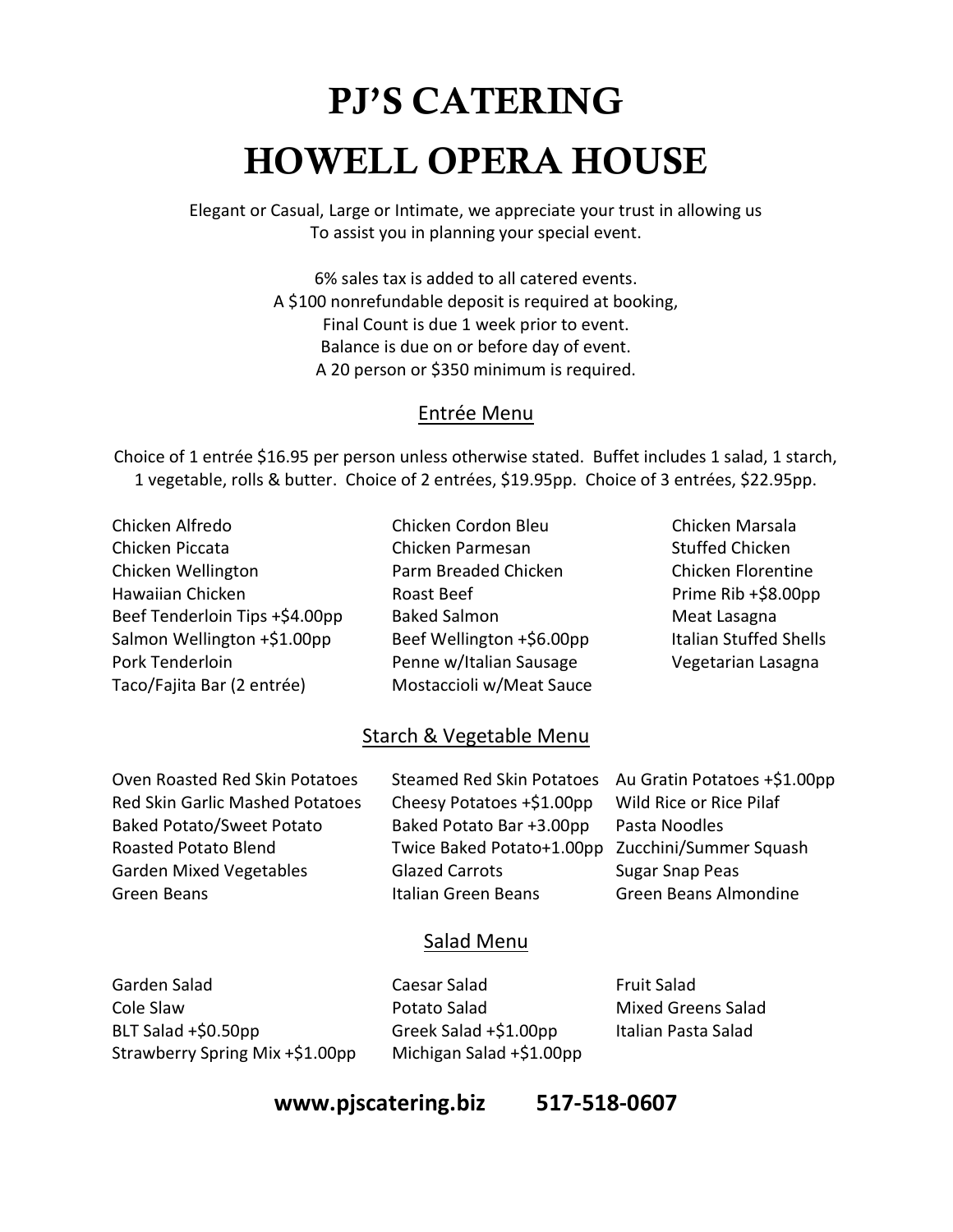# PJ's CATERING

#### Appetizer Menu

Vegetable Platter \$3.00pp Fruit Platter \$4.00pp Cheese & Crackers \$4.00pp Shrimp Platter \$6.00pp Smoked Salmon \$6.00pp Hummus & Chips \$3.00pp Chicken Satay \$4.00pp Hawaiian Chicken \$4.00pp Tomato Bruschetta \$3.00pp Meatballs, Various Sauces \$4.00pp Crab Cakes \$6.00pp Spin & Artichoke Dip \$3.00pp Stuffed Mushrooms \$4.00pp Spanakopita \$3.00pp Mushroom Strudel \$3.00pp Bacon Wrapped Shrimp \$6.00pp Quiche Bites \$3.00pp Sausage Bites \$4.00pp Coconut Shrimp \$6.00pp Fruit Kabobs \$2.00pp Caprese Kabobs \$3.00pp

#### Luncheon Menu

Luncheon menu \$11.95 per person unless otherwise stated. Buffet includes roll & butter or chips, entrée depending.

Deli Sandwich Buffet +\$2.00pp Entrée Salad Buffet+\$2.00pp Add soup \$2.00pp

Pulled Pork Sandwich +\$1.00pp Cheeseburger Turnover+\$1.00pp Spinach Pie Macaroni & Cheese Macaroni & Cheese w/Chicken +\$2.00p Chicken Pot Pie +\$1.00pp Chicken & Asparagus Crepes \$1.00pp Mediterranean Chicken Wrap Chicken Salad, Wrap or Croissant Chicken Caesar Wrap Southwest Chicken Wrap Turkey Club Wrap Chicken Fajita Wrap

### Breakfast/Brunch Menu

Breakfast / Brunch menu \$14.95 per person includes 4 items from list below. Add 1 item, additional \$2.00 per person, add 2 items additional \$4.00 per person

Scrambled Eggs Scrambled Eggs w/Cheese Quiche Lorraine Broccoli & Cheddar Quiche Vegetarian Quiche Ham, Egg & Potato Bake Breakfast Burrito Sausage Gravy /Biscuits Pancakes French Toast Casserole **Hash Browns** Bacon Sausage, Links or Patties **Baked Ham** Fruit Salad Italian Sausage & Peppers Muffins Muslem Muslem Waffles (Add Fruit \$1pp)

## www.pjscatering.biz 517-518-0607